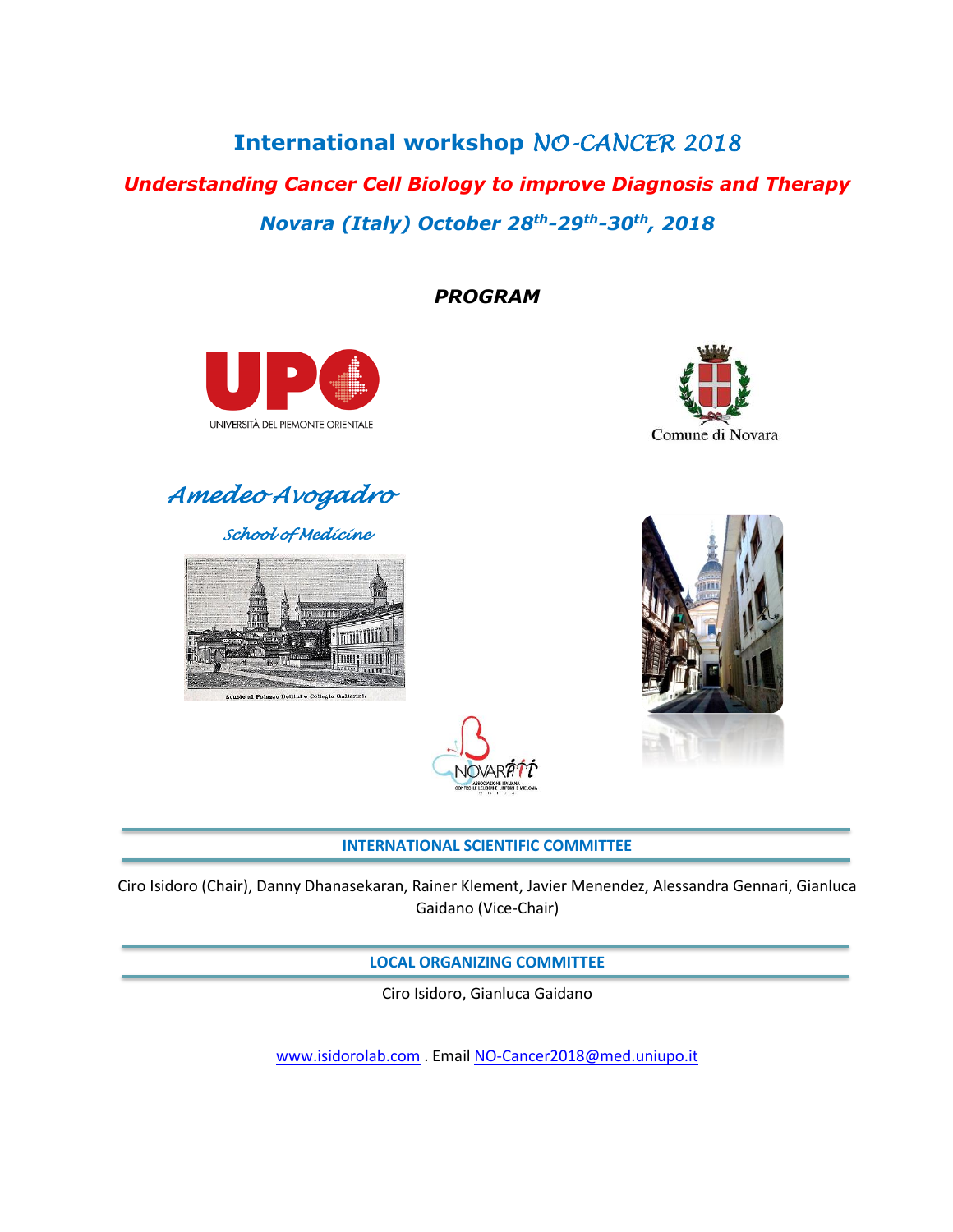### **SCIENTIFIC AND SOCIAL - CULTURAL PROGRAMS**

# **FIRST DAY**

#### **Sunday October 28<sup>th</sup> SOCIAL EVENTS** (by invitation; for Speakers and invited VIP)

#### **09.00 – 14.00 Arrival and accommodation in Hotel Europa**

Arrival (transfer from Milano Malpensa Airport or from Novara Train Station) - Accommodation at Hotel Europa

Free time to visit the art exhibition at the Castello Visconteo-Sforzesco (https://www.ilcastellodinovara.it/)

Lunch at leisure

14.00 – 17.30 **CITY TOUR OF NOVARA***: courtesy of Comune di Novara and Azienda Turistica Locale (organized by dott.ssa Maria Rosa Fagnoni*) (meet in the Hotel Lobby)

*18.45 – 20.00* **CLASSICAL MUSIC CONCERT** *kindly offered by "Conservatorio musicale Guido Cantelli di Novara" Via Collegio Gallarini, 1 (by invitation*)

*20.00 – 22.00* **WELCOME APERICENA BUFFET** *(by invitation)*

#### **SECOND DAY**

#### **Monday October 29th SCIENTIFIC PROGRAM**

**Conference Venue**: AULA MAGNA dell'AZIENDA OSPEDALIERO-UNIVERSITARIA "Maggiore della Carità" di Novara, Corso Mazzini 18, Novara.

08.00-18.30

08.30 – 09.30 **REGISTRATION** of Attendees (slide upload)

**09.40-10.00 OPENING CEREMONY (Aula Magna)** Welcome address

Lord Mayor of the City, General Manager of the Hospital, President Elected of University of Piemonte Orientale, President of the School of Medicine, Head of the Departments, Coordinator of the PhD Program

**10.00 – 10.15 Introduction to the Workshop** (by Ciro Isidoro)

10.15 – 12.30 **First Session** CHAIRS: L. Schwartz, C. Corbet

- Danny Dhanasekaran (Oklahoma City, US): *Role of Canonical and Non-Canonical Signaling in Fibroblast to Cancer-associated Fibroblast Transition*

- Sandra Gessani (Rome, Italy): *Obesity-associated alterations of adipose tissue microenvironment and colorectal cancer*

- Fatìma Baltazar (Minho, Portugal): *Monocarboxylate transporters (MCTs) as targets for cancer therapy*

- Javier A Menedez (Girona, Catalonia, Spain): *Metformin: Toward drugging the metabolic control of epigenetics in cancer*

- **Short Communication** - Miriam Martini (Torino, Italy)

**12.40 – 13.40 Lunch break (only registered participants)**

13.45 – 15.45 **Second Session** CHAIRS: F. Baltazar, D. Dhanasekaran

- Laurent Schwartz (Paris, France): *Alleviating the Warburg effect: preliminary clinical results in advanced malignacies resistant to chemotherapy*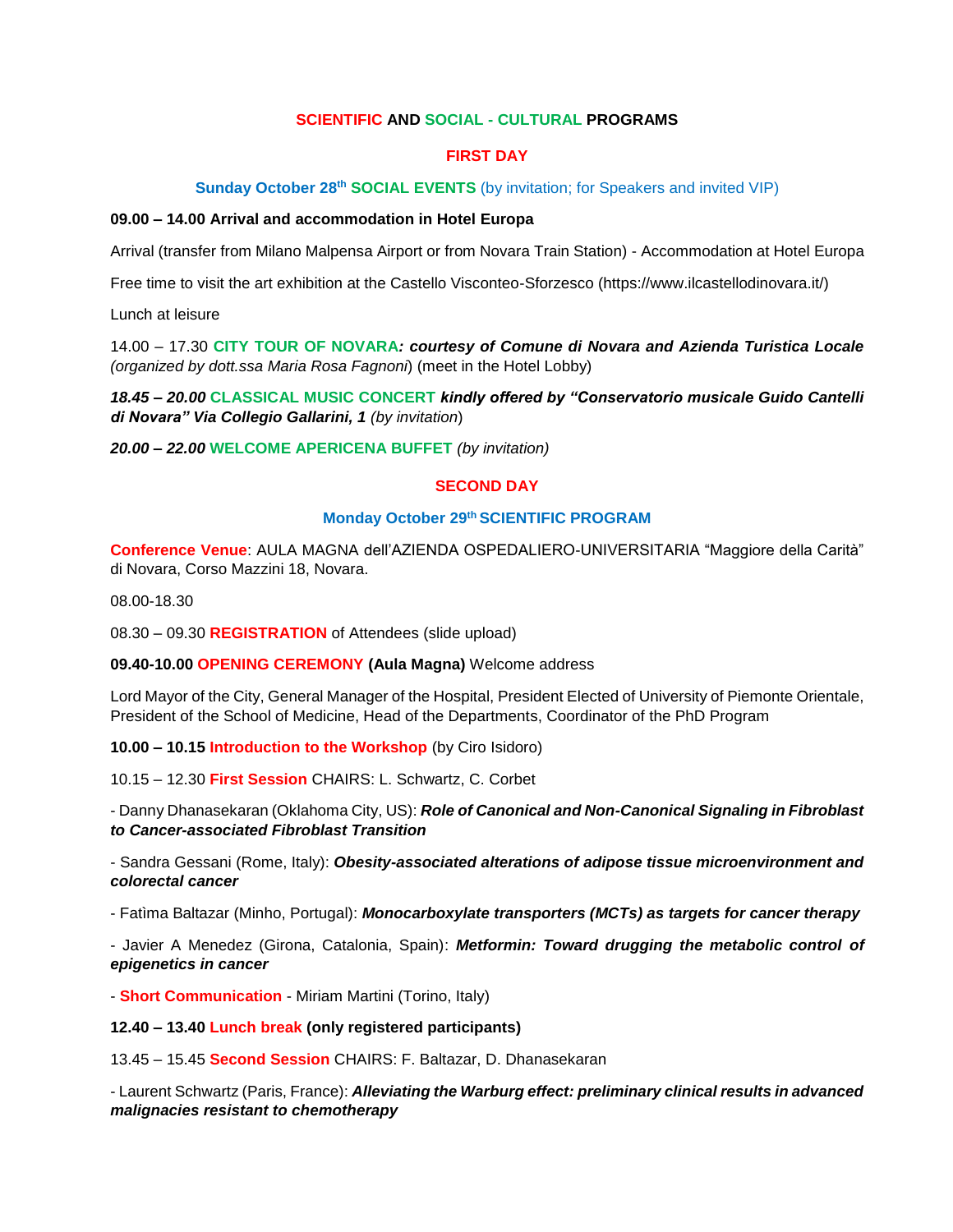- Rainer Klement (Schweinfurt, Germany): *Fasting, fats and physics - adding a ketogenic diet to radiotherapy against cancer*

- Cyril Corbet (Brussels, Belgium): *Blocking the mitochondrial pyruvate carrier to inhibit lactate uptake by cancer cells and induce tumor radiosensitization*

- **Short Communication**: Andrea Perra (Cagliari, Italy)

- **Short Communication**: Lidia Avalle (Torino, Italy)

**15.45 – 16.00 Coffee break**

16.00 – 18.00 **Third Session** CHAIRS: S. Gessani, R. Gambari

- Jacques Pouyssegur (Nice, France): *Targeting acidic, nutritional and oxidative stresses in cancer*

- Ana Preto (Minho, Portugal): *The role of diet related short chain fatty acid acetate in colorectal cancer: therapeutic implications*

- Valerio Pazienza (S. Giovanni Rotondo, Italy): *Implementing new diet formulations in order to shape microbiota and reverse chemoresistance in the frame of pancreatic cancer*

- **Short Communication** - Riccardo Ballarò (Torino, Italy)

- **Short Communication** - Eliana Bignotti (Brescia, Italy)

*18.00 – 18.20* **six Flash Communications** CHAIR: C. Isidoro

- 1. Chiara Vidoni (Novara, Italy)
- 2. Antonella Ravaggi (Brescia, Italy)
- 3. Chiara Romani (Brescia, Italy)
- 4. Martina Chiu (Parma, Italy)
- 5. Barbara Azzimonti (Novara, Italy)
- 6. Erica Mina (Torino, Italy):
- **18.30 – 19.30 SOCIAL EVENT** (by invitation)

#### **20.15 – 22.30 GALA DINNER at Foyer del Teatro Coccia, Novara (by invitation)**

(for ticket enquire at [No-Cancer2018@med.uniupo.it\)](mailto:No-Cancer2018@med.uniupo.it)

#### **THIRD DAY**

#### **Tuesday October 30th SCIENTIFIC PROGRAM**

**Conference Venue**: AULA MAGNA dell'AZIENDA OSPEDALIERO-UNIVERSITARIA "Maggiore della Carità" di Novara, Corso Mazzini 18, Novara.

09.00-13.00

- 09-00-09.30 **REGISTRATION** (slide upload)

09.30-11.40 **Fourth Session** CHAIRS: A. Preto, J. Menendez

- Gianluca Gaidano (Novara, Italy): *Liquid biopsy and molecular diagnosis in Leukemia*
- **Short Communication** Riccardo Moia (Novara, Italy)
- Roberto Gambari (Ferrara, Italy): *Peptide nucleic acid-based targeting of microRNAs: possible therapeutic and diagnostic applications for Glioblastoma*

- **Short Communication** - Jessica Gasparello (Ferrara, Italy)